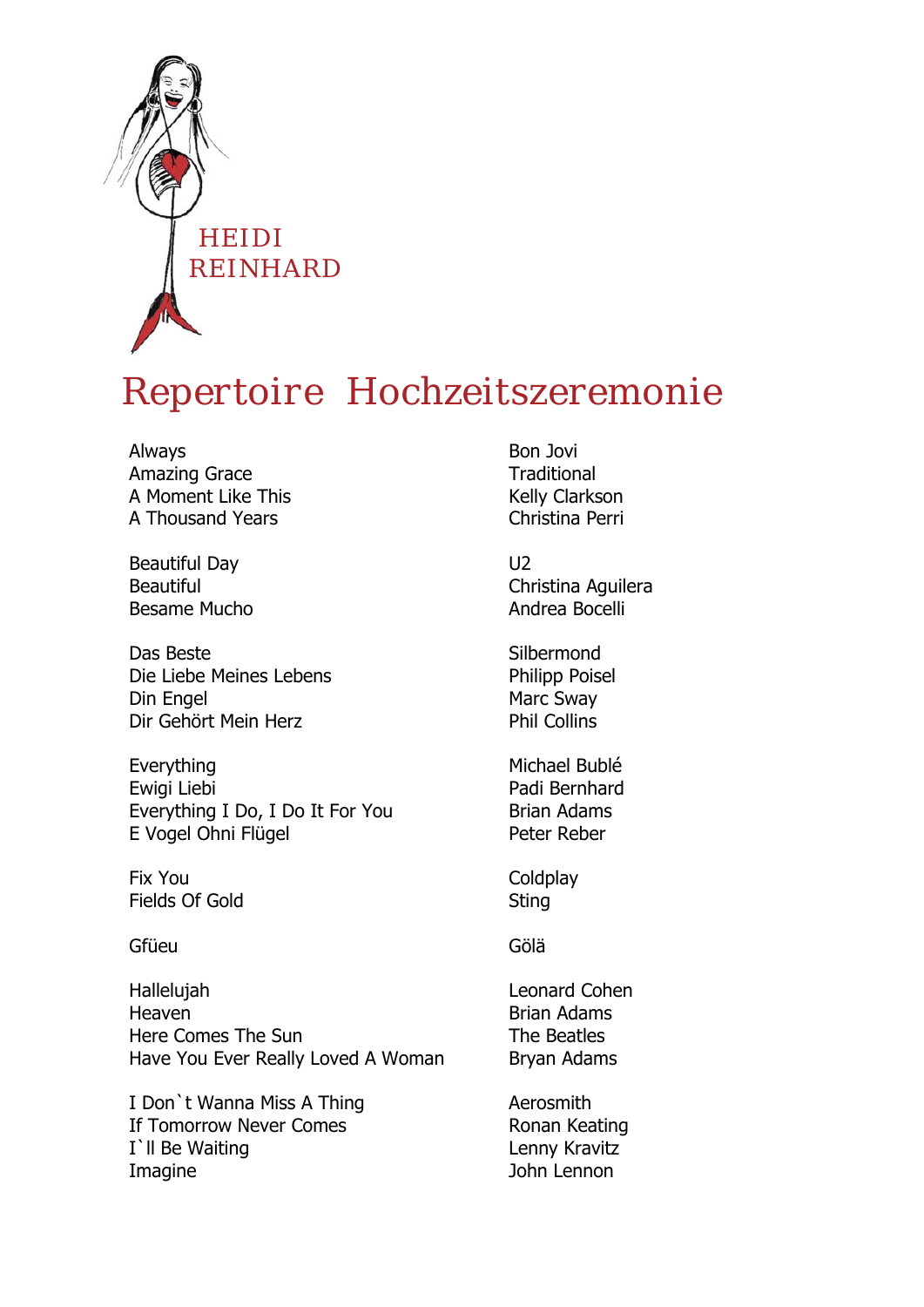I Schwöru Isn`t She Lovely I Can See Clearly Now

Jessie

Kiss Me

High

Lay Lady Lay Lean On Me

Make You Feel My Love

Remember Us This Way

Schwan **Scientist** She`s The One Somewhere Only We Know Stand By Me Sunny

Tears In Heaven Thank You For Loving Me The Best Of Me The Story Ti Amo

Up Where We Belong

Wonderful Tonight

You Are So Beautiful You Raise Me Up Your Song

Sina Stevie Wonder Johnny Nash Joshua Kadison Sixpence None the Richer

Lighthouse Family

Bob Dylan Bill Withers

Adele

Lady Gaga

Gölä **Coldplay** Robbie Williams Kean Ben E. King Bobby Hebb

Eric Clapton Jon Bon Jovi Bryan Adam Brandy Carlile Umberto Tozzi

Joe Cocker

Eric Clapton

Joe Cocker Josh Groban Elton John

Gerne studiere ich für Ihren Anlass auch Ihre Wunschlieder ein.